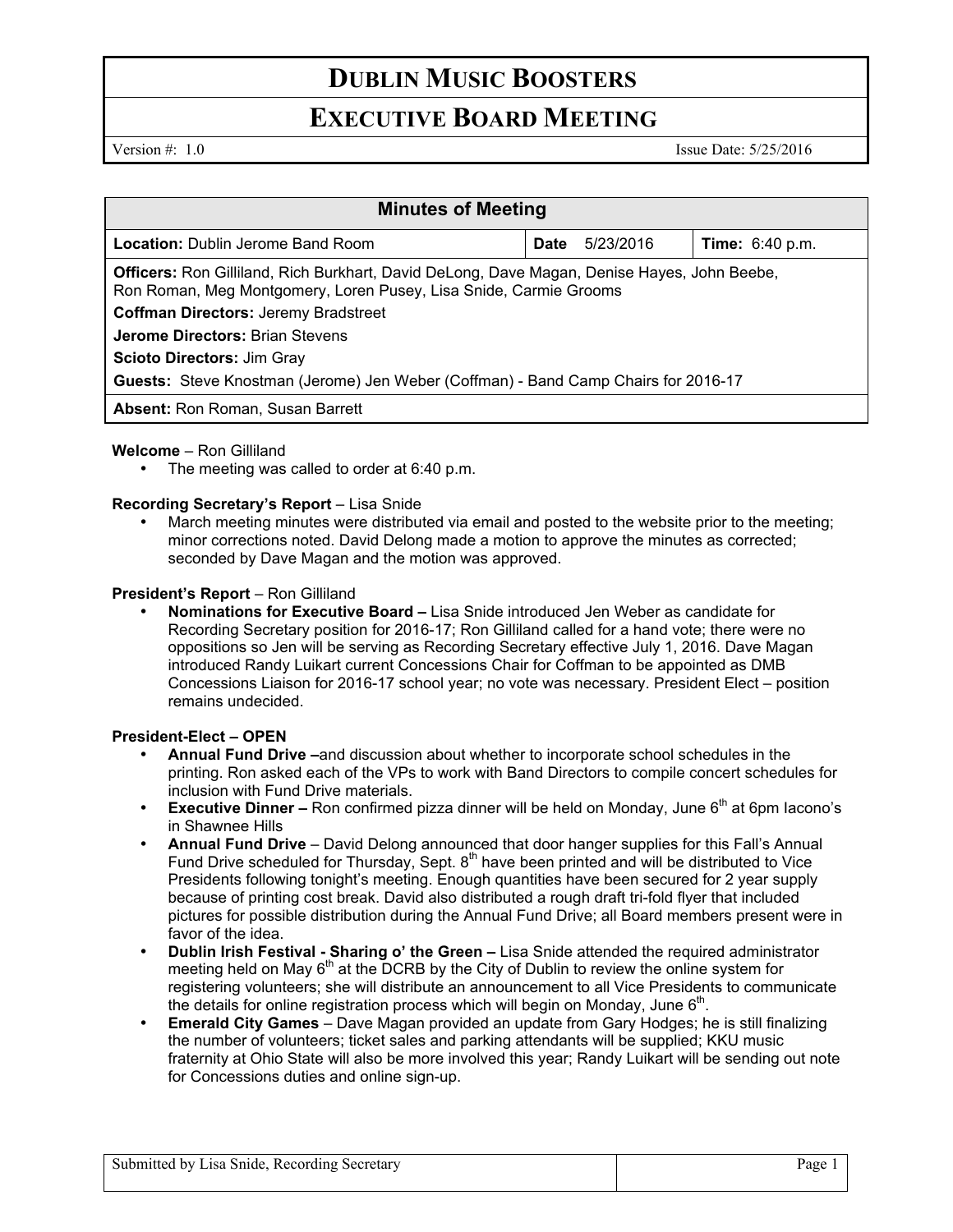# **DUBLIN MUSIC BOOSTERS**

## **EXECUTIVE BOARD MEETING**

Version #: 1.0 Issue Date: 5/25/2016

#### **Corresponding Secretary** – Carmie Grooms

• Carmie reported that all reimbursements will be wrapped up by the end of the school year.

#### **Treasurer's Report** – Rich Burkhart

- Financial statements were distributed for review; cash balances are good; still working with former treasurer Bill Jacob to transition things. Good meeting with all school treasurers earlier in the month. Open for any questions. About \$32K in profit for the year; operating expenses for the year approx \$13K unspent primarily with Choir, Middle School and Elementary schools; John Beebe made a motion to approve the financials as presented; Dave Magan seconded and all approved.
- Directors Budget for 2016-17 Mr. Stevens presented a draft copy of the budget and circulated to all members in attendance. Discussion followed. John Beebe made motion to approve the 2016-17 Budget as presented; Rich Burkhart seconded the motion and approved by all in attendance.
- Wish List item \$30K in reserves and \$13K unspent; Rich provided a figure of \$45K total available funds at the end of the year. John Beebe made a motion to allocate \$35K for wish list items and Mr. Magan seconded the motion and approved. The Directors will meet to discuss allocation of the funds and present in advance of the August meeting.
- Bank Statements and Reconciliations were made available for review for anyone interested.
- Kroger's re-enrollment Ron will prepare a notice to send to all VPs for distribution to families.

#### **Concessions** – Loren Pusey

• Good year overall and working on transitioning duties to Randy Luikart.

### NEW BUSINESS - none

#### **VP Coffman** – Dave Magan

- Booster Hello/Goodbye Ice Cream social set for Tuesday 5/31 during first marching band rehearsal; encouraged the other schools to consider hosting this event too
- Several wonderful concerts over the last 2 weeks; congratulated all the Directors and Students

#### **VP Jerome – David Delong**

- New item distributed a rough draft tri-fold brochure in place of donor receipt card for Annual Fund Drive solicitations in the Fall; Discussion followed.
- Jerry Betts Scholarship recipients were selected and award certificates were delivered to the respective VPs to present at upcoming Scholarship night presentations at each school. David will send a list of names to Lisa Snide to update the website.

#### **VP Scioto** – Denise Hayes

- Casino Night fundraiser held on Saturday 5/7 good attendance and profitable; unsure of specifics
- Mattress Sale held on Saturday 5/21 great turnout
- Jerry Betts scholarship presented

#### **DIRECTOR UPDATES:**

**Mr. Gray** – report PRISM Concert was success; donation baby grand piano sitting in practice room; secured from Mr. Chesser and Baptist church on Sawmill.

**Mr. Bradstreet**  $-8$ <sup>th</sup> grade practices starting tomorrow; 4 independent practices before the whole group first rehearsal next Tues 5/31 and announcing the show; received a \$2500 grant to bring in a guest artist John Escalante visual designers for Phantom Regiment and works w/ some big high school groups; coming in for pre-camp practices last week of July and coming back in Sept; designing a visual choreography; hired to be visual designer for Disney's new blast; thanks to the Vans Organization for the grant. Coffman Performing Arts Center area is getting new floors; special thanks to Principal Mike Uhlring getting 50 new chairs and 50 new stands and new background acoustical shells approx \$20K appreciative of administration support; old shells went to Grizzle Middle School.

Submitted by Lisa Snide, Recording Secretary Page 2